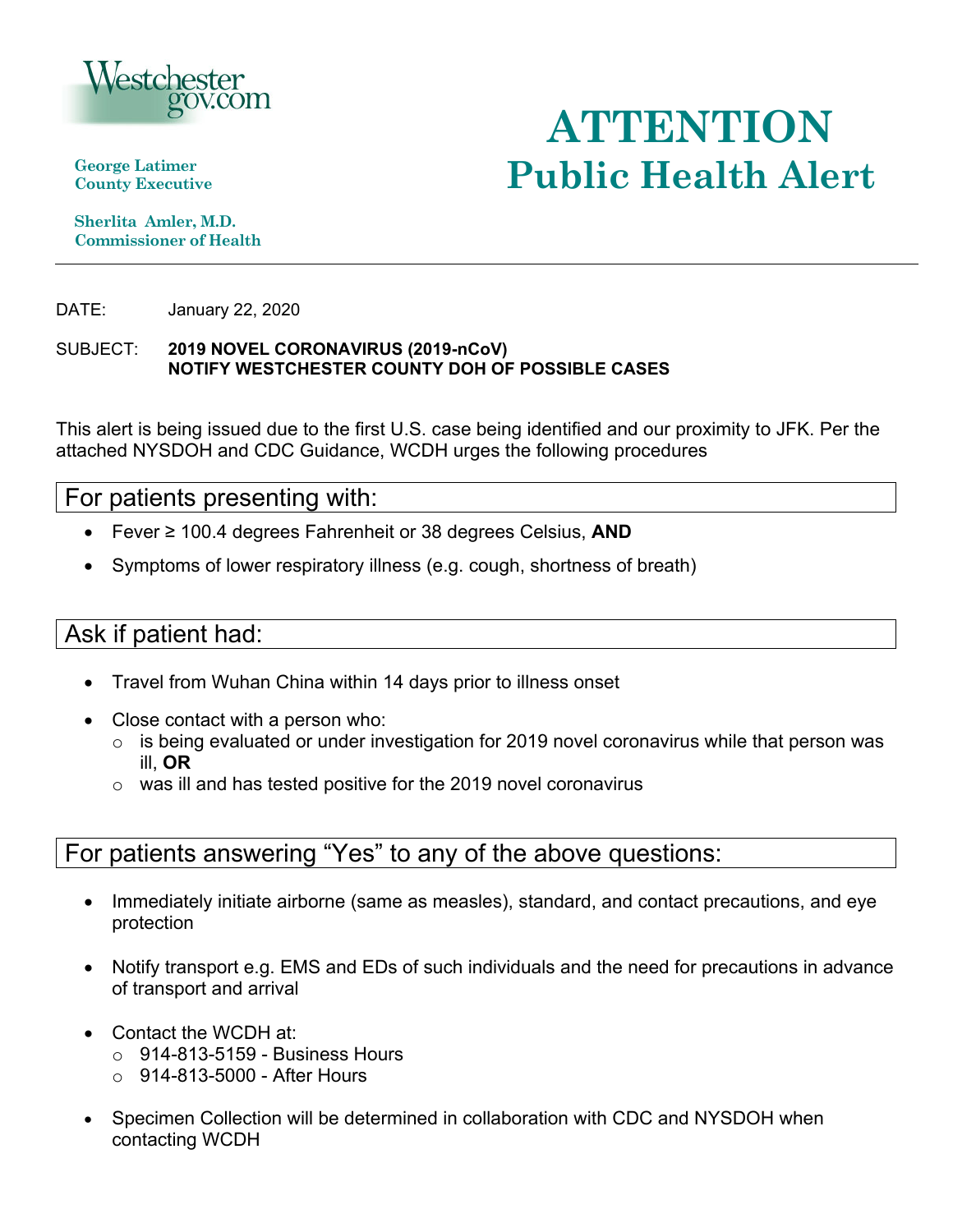

**ANDREW M. CUOMO** Governor

HOWARD A. ZUCKER, M.D., J.D. Commissioner

**SALLY DRESLIN, M.S., R.N. Executive Deputy Commissioner** 

January 17, 2020

 TO: Healthcare Providers, Healthcare Facilities, Clinical Laboratories, and Local Health Departments (LHDs)

 FROM: New York State Department of Health (NYSDOH) Bureau of Communicable Disease Control (BCDC)

 **HEALTH ADVISORY: INTERIM GUIDANCE FOR HEALTCARE PROVIDERS AND FACILITIES IN NEW YORK STATE ON THE OUTBREAK OF 2019 NOVEL CORONAVIRUS (2019-nCoV)** 

#### **SUMMARY**

- The enclosed **Health Update from the Centers for Disease Control and Prevention (CDC)**  provides updated information about an outbreak of a 2019 novel coronavirus (2019-nCoV) in Wuhan City, Hubei Province, China that began in December 2019.
- [CDC will today begin screening travelers on direct and indirect flights from Wuhan](https://www.cdc.gov/media/releases/2020/p0117-coronavirus-screening.html) to John F. Kennedy International Airport (JFK), San Francisco International Airport and Los Angeles International Airport.
- • NYSDOH is working closely with the New York City Department of Health and Mental Hygiene, Port Authority of New York and New Jersey and other public health partners to support CDC's efforts at JFK.
- • In accordance with the current requirements and expectations from the 2014 Commissioner's Order, healthcare providers and facilities are required to collect a travel history for patients presenting with febrile illness and remain aware of current outbreaks overseas.
- As described in [CDC's Health](https://emergency.cdc.gov/han/han00426.asp) Update, patients who meet either of the following criteria should be evaluated as a person under investigation (PUI) in association with the 2019-nCoV outbreak.
	- o Fever **AND** symptoms of lower respiratory illness (e.g., cough, shortness of breath) and in the last 14 days before symptom onset had:
		- A history of travel from Wuhan City, China **OR**
		- Close contact with a person who is under investigation for 2019-nCOV while that person was ill.
	- o Fever **OR** symptoms of lower respiratory illness (e.g., cough, shortness of breath) and in the last 14 days before symptom onset:
		- Had close contact with an ill laboratory-confirmed 2019-nCoV patient.
- • Providers caring for patients who meet either PUI criteria should follow CDC's recommended infection prevention and control guidelines and immediately notify the local health department [\(LHD\) where the patient resides.](https://www.health.ny.gov/contact/contact_information/) Notification is required under the New York State Sanitary Code (10NYCRR 2.10).
	- o Providers who are unable to reach the LHD can contact the NYSDOH Bureau of Communicable Disease Control at 518-473-4439 during business hours or the NYSDOH Public Health Duty Officer at 1-866-881-2809 evenings, weekends, and holidays.
- • NYSDOH will assist providers in determining and accessing appropriate laboratory testing for respiratory pathogens and if indicated, 2019-nCoV. Specimen collection and shipping instructions will also be provided.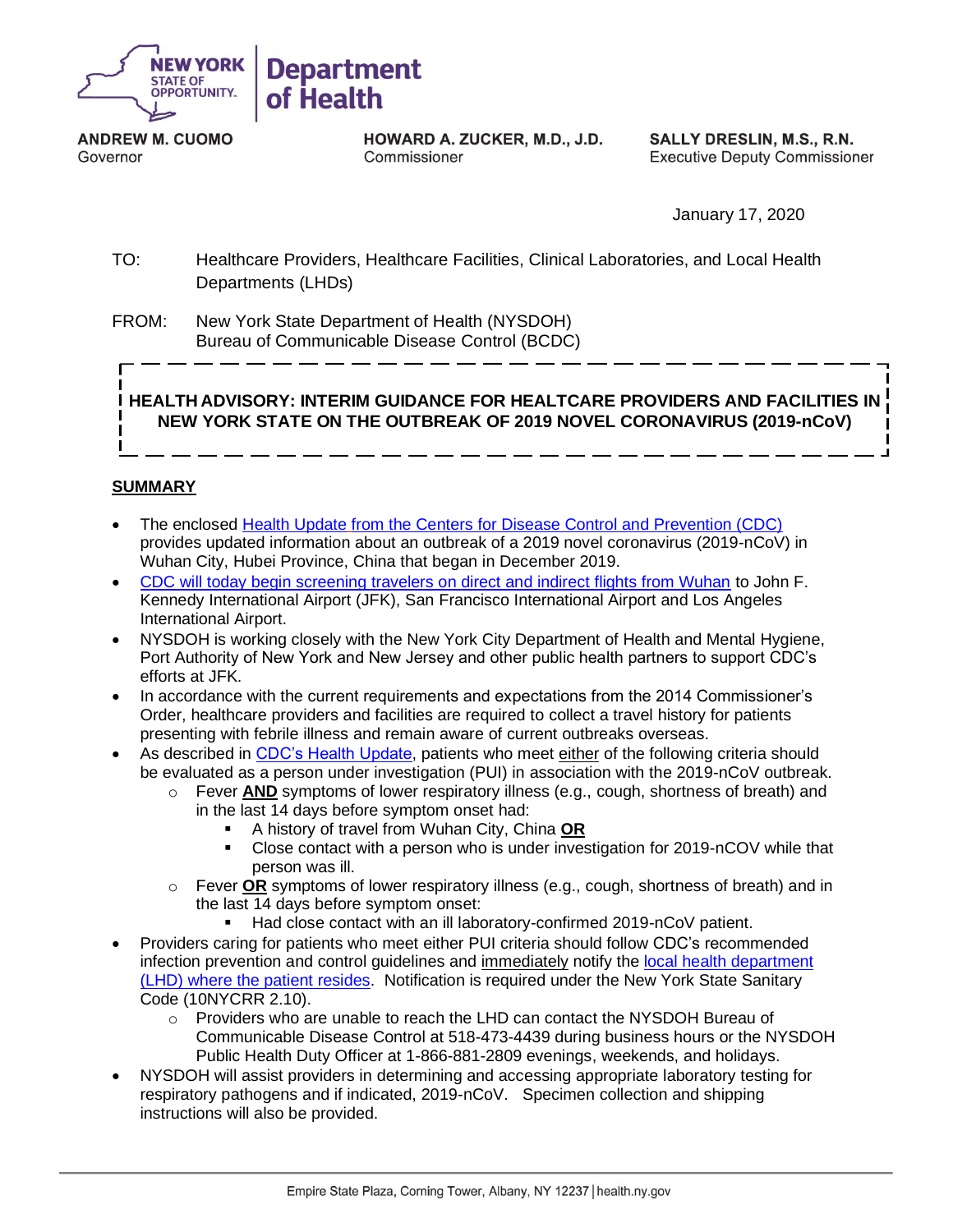# **This is an official CDC HEALTH UPDATE**

Distributed via the CDC Health Alert Network January 17, 2020, 2030 ET (8:30 PM ET) CDCHAN-00426

# **Update and Interim Guidance on Outbreak of 2019 Novel Coronavirus (2019-nCoV) in Wuhan, China**

#### **Summary**

The Centers for Disease Control and Prevention (CDC) continues to closely monitor an outbreak of a 2019 novel coronavirus (2019-nCoV) in Wuhan City, Hubei Province, China that began in December 2019. CDC has established an Incident Management System to coordinate a domestic and international public health response.

Coronaviruses are a large family of viruses. Some cause illness in people; numerous other coronaviruses circulate among animals, including camels, cats, and bats. Rarely, animal coronaviruses can evolve and infect people and then spread between people such as has been seen with Middle Eastern Respiratory Syndrome Coronavirus (MERS-CoV) [\(https://www.cdc.gov/coronavirus/mers/index.html\)](https://www.cdc.gov/coronavirus/mers/index.html) and Severe Acute Respiratory Syndrome Coronavirus (SARS-CoV) [\(https://www.cdc.gov/sars/index.html\)](https://www.cdc.gov/sars/index.html).

 to a large seafood and animal market, suggesting a possible zoonotic origin to the outbreak. Chinese posted the genetic sequence of the 2019-nCoV on January 12, 2020. This will facilitate identification of infections with this virus and development of specific diagnostic tests. Chinese authorities report most patients in the Wuhan City outbreak have been epidemiologically linked authorities additionally report that they are monitoring several hundred healthcare workers who are caring for outbreak patients; no spread of this virus from patients to healthcare personnel has been reported to date. Chinese authorities are reporting no ongoing spread of this virus in the community, but they cannot rule out that some limited person-to-person spread may be occurring. China has reported that two of the patients have died, including one with pre-existing medical conditions. Chinese health officials publicly

 Thailand and Japan have confirmed additional cases of 2019-nCoV in travelers from Wuhan, China. It is possible that more cases will be identified in the coming days. This is an ongoing investigation and given previous experience with MERS-CoV and SARS-CoV, it is possible that person-person spread may occur. There is much more to learn about the transmissibility, severity, and other features associated with 2019-nCoV as the investigations in China, Thailand, and Japan continue. Additional information about this novel virus is needed to better inform population risk.

 healthcare providers that supersedes guidance in CDC's HAN Advisory 424 distributed on January 8, 2020. This HAN Update adds guidance for evaluation of patients under investigation (PUI) for 2019- nCoV, prevention and infection control guidance, including the addition of an eye protection recommendation, and additional information on specimen collection. This HAN Update provides a situational update and guidance to state and local health departments and

#### **Background**

An outbreak of pneumonia of unknown etiology in Wuhan City was initially reported to WHO on December 31, 2019. Chinese health authorities have confirmed more than 40 infections with a novel coronavirus as the cause of the outbreak. Reportedly, most patients had epidemiological links to a large seafood and animal market. The market was closed on January 1, 2020. Currently, Chinese health authorities report no community spread of this virus, and no transmission among healthcare personnel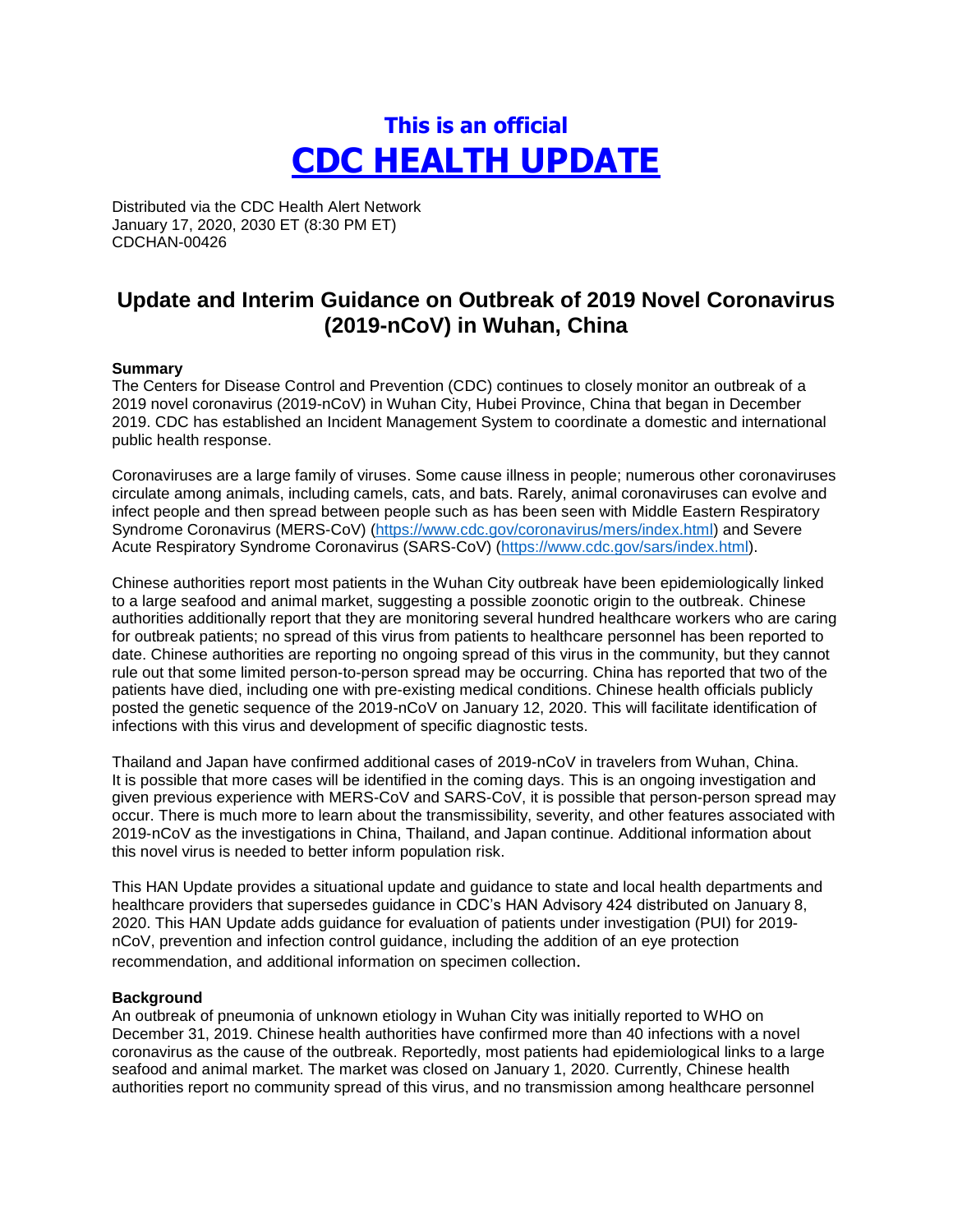caring for outbreak patients. No additional cases of infection with 2019-nCoV have been identified in China since January 3, 2020.

 infection in a returned traveler from Wuhan City. These persons had onset dates after January 3, 2020. On January 13, 2020 public health officials in Thailand confirmed detection of a human infection with 2019-nCoV in a traveler from Wuhan, China. This was the first confirmed case of 2019-nCoV documented outside China. On January 17, 2020 a second case was confirmed in Thailand, also in a returned traveler from Wuhan City. On January 15, 2020 health officials in Japan confirmed 2019-nCoV These cases did not report visiting the large seafood and animal market to which many cases in China have been linked.

On January 11, 2020, CDC updated the level 1 travel health notice ("practice usual precautions") for Wuhan City, Hubei Province, China with additional information (originally issued on January 6, 2020): [https://wwwnc.cdc.gov/travel/notices/watch/novel-coronavirus-china.](https://wwwnc.cdc.gov/travel/notices/watch/novel-coronavirus-china)

#### **Recommendations for Healthcare Providers**

Limited information is available to characterize the spectrum of clinical illness associated with 2019-nCoV. No vaccine or specific treatment for 2019-nCoV infection is available; care is supportive.

The CDC clinical criteria for a 2019-nCoV patient under investigation (PUI) have been developed based on what is known about MERS-CoV and SARS-CoV and are subject to change as additional information becomes available.

 Healthcare providers should obtain a detailed travel history for patients being evaluated with fever and acute respiratory illness. CDC guidance for evaluating and reporting a PUI for MERS-CoV remains unchanged.

#### **Criteria to Guide Evaluation of Patients Under Investigation (PUI) for 2019-nCoV**

Patients in the United States who meet the following criteria should be evaluated as a PUI in association with the outbreak of 2019-nCoV in Wuhan City, China.

- 1) Feve[r1](https://www.cdc.gov/coronavirus/mers/interim-guidance.html#foot1) AND symptoms of lower respiratory illness (e.g., cough, shortness of breath)
	- –and in the last 14 days before symptom onset,
		- History of travel from Wuhan City, China
		- -or-
		- Close contact<sup>2</sup> with a person who is under investigation for 2019-nCOV while that person was ill.
- 2) Fever<sup>1</sup> OR symptoms of lower respiratory illness (e.g., cough, shortness of breath) *–*and in the last 14 days before symptom onset,
	- Close contact<sup>2</sup> with an ill laboratory-confirmed 2019-nCoV patient.

 and discussed with public health departments on a case-by-case basis if their clinical presentation or The above criteria are also available at [https://www.cdc.gov/coronavirus/novel-coronavirus-2019/clinical](https://www.cdc.gov/coronavirus/novel-coronavirus-2019/clinical-criteria.html)[criteria.html.](https://www.cdc.gov/coronavirus/novel-coronavirus-2019/clinical-criteria.html) The criteria are intended to serve as guidance for evaluation. Patients should be evaluated exposure history is equivocal (e.g., uncertain travel or exposure).

#### **Recommendations for Reporting, Testing, and Specimen Collection**

 Healthcare providers should **immediately** notify both infection control personnel at their healthcare facility and their local or state health department in the event of a PUI for 2019-nCoV. State health departments that have identified a PUI should immediately contact CDC's Emergency Operations Center (EOC) at 770-488-7100 and complete a 2019-nCoV PUI case investigation form available at [https://www.cdc.gov/coronavirus/novel-coronavirus-2019/downloads/pui-form.pdf.](https://www.cdc.gov/coronavirus/novel-coronavirus-2019/downloads/pui-form.pdf) CDC's EOC will assist local/state health departments to collect, store, and ship specimens appropriately to CDC, including during afterhours or on weekends/holidays. At this time, diagnostic testing for 2019-nCoV can be conducted only at CDC. Testing for other respiratory pathogens should not delay specimen shipping to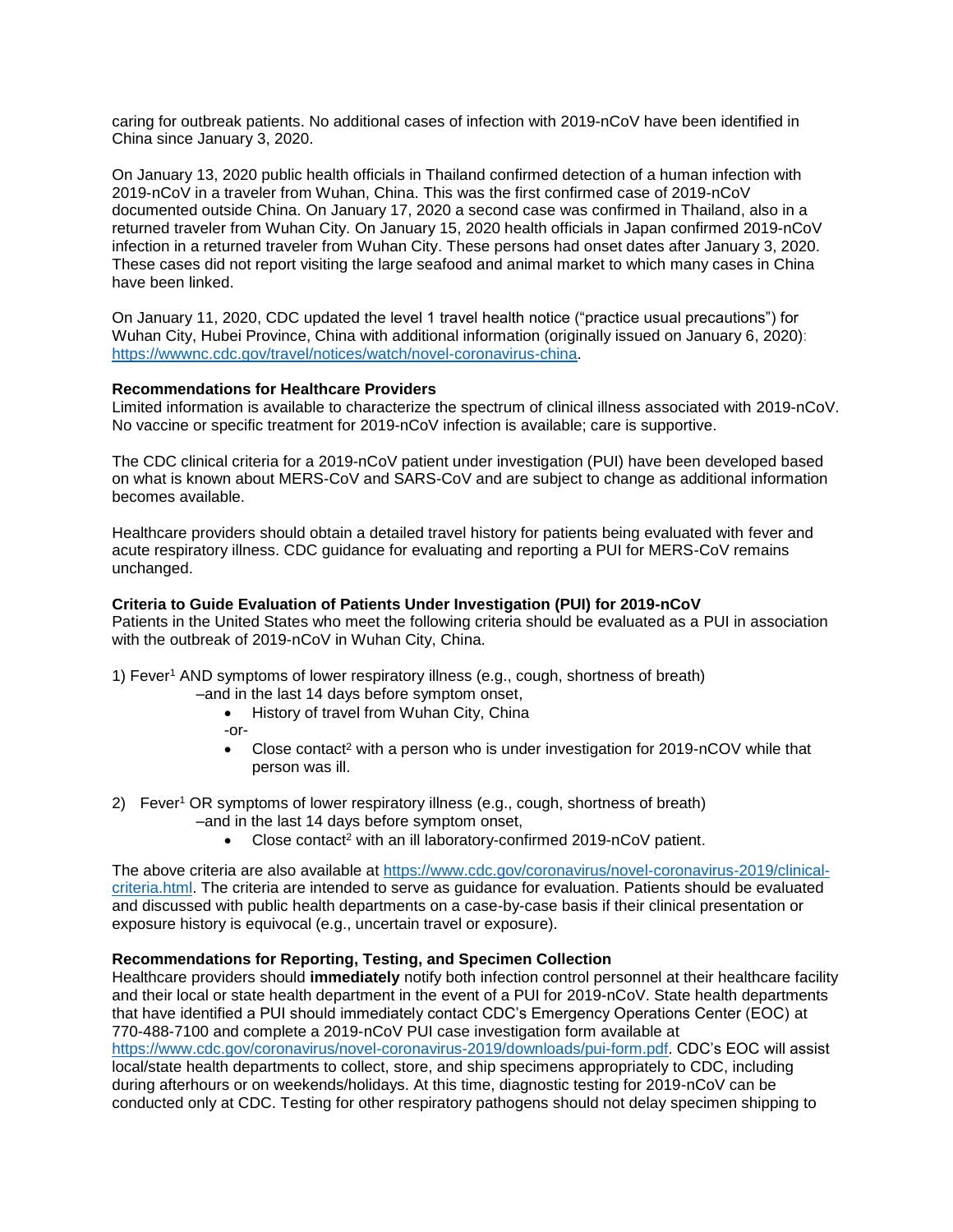with public health authorities, they may no longer be considered a PUI. This may evolve as more CDC. If a PUI tests positive for another respiratory pathogen, after clinical evaluation and consultation information becomes available on possible 2019 nCoV co-infections.

**For biosafety reasons, it is not recommended to perform virus isolation in cell culture or initial characterization of viral agents recovered in cultures of specimens from a PUI for 2019-nCoV.** To increase the likelihood of detecting 2019-nCoV infection, CDC recommends collecting and testing multiple clinical specimens from different sites, including all three specimen types—lower respiratory, upper respiratory, and serum specimens. Additional specimen types (e.g., stool, urine) may be collected and stored. Specimens should be collected as soon as possible once a PUI is identified regardless of time of symptom onset. Additional guidance for collection, handling, and testing of clinical specimens is available at [https://www.cdc.gov/coronavirus/2019-nCoV/.](https://www.cdc.gov/coronavirus/2019-nCoV/)

#### **Interim Healthcare Infection Prevention and Control Recommendations for Patients Under Investigation for 2019-nCoV**

 identified and be evaluated in a private room with the door closed, ideally an airborne infection isolation Although the transmission dynamics have yet to be determined, CDC currently recommends a cautious approach to patients under investigation for 2019-nCoV [\(https://www.cdc.gov/coronavirus/2019](https://www.cdc.gov/coronavirus/2019-nCoV/clinical-criteria.html) [nCoV/clinical-criteria.html\)](https://www.cdc.gov/coronavirus/2019-nCoV/clinical-criteria.html). Such patients should be asked to wear a surgical mask as soon as they are room if available. Healthcare personnel entering the room should use standard precautions, contact precautions, airborne precautions, and use eye protection (e.g., goggles or a face shield). Immediately notify your healthcare facility's infection control personnel and local health department.

#### **Additional Infection Control Practices Resources**

• Guideline for Isolation Precautions: Preventing Transmission of Infectious Agents in Healthcare Settings [\(https://www.cdc.gov/infectioncontrol/guidelines/isolation/index.html\)](https://www.cdc.gov/infectioncontrol/guidelines/isolation/index.html) 

#### **Notes**

1Fever may not be present in some patients, such as those who are very young, elderly, immunosuppressed, or taking certain fever-lowering medications. Clinical judgment should be used to guide testing of patients in such situations.

2Close contact with a person who is under investigation for 2019-nCOV.

Close contact is defined as—

 close contact can include caring for, living with, visiting, or sharing a healthcare waiting area or room a) being within approximately 6 feet (2 meters), or within the room or care area, of a novel coronavirus case for a prolonged period of time while not wearing recommended personal protective equipment or PPE (e.g., gowns, gloves, NIOSH-certified disposable N95 respirator, eye protection); with a novel coronavirus case.

*– or –*

b) having direct contact with infectious secretions of a novel coronavirus case (e.g., being coughed on) while not wearing recommended personal protective equipment.

See CDC's [Interim Healthcare Infection Prevention and Control Recommendations for Patients Under](file://///cdc.gov/project/NMTC-T100-SRV1/Emergency%20Operations/ECS/Team%20Folder/Clinicians%20Comm/HAN/HAN/Final%20HANs/HAN%20426%20Update%20on%20PUE%20Outbreak%20in%20China/Interim%20Healthcare%20Infection%20Prevention%20and%20Control%20Recommendations%20for%20Patients%20Under%20Investigation%20for%202019%20Novel%20Coronavirus)  [Investigation for 2019 Novel Coronavirus](file://///cdc.gov/project/NMTC-T100-SRV1/Emergency%20Operations/ECS/Team%20Folder/Clinicians%20Comm/HAN/HAN/Final%20HANs/HAN%20426%20Update%20on%20PUE%20Outbreak%20in%20China/Interim%20Healthcare%20Infection%20Prevention%20and%20Control%20Recommendations%20for%20Patients%20Under%20Investigation%20for%202019%20Novel%20Coronavirus) [\(https://www.cdc.gov/coronavirus/2019-nCoV/infection](https://www.cdc.gov/coronavirus/2019-nCoV/infection-control.html)[control.html\)](https://www.cdc.gov/coronavirus/2019-nCoV/infection-control.html).

 include the duration of exposure (e.g., longer exposure time likely increases exposure risk) and the Data to inform the definition of close contact are limited. Considerations when assessing close contact clinical symptoms of the person with novel coronavirus (e.g., coughing likely increases exposure risk as does exposure to a severely ill patient). Special consideration should be given to those exposed in healthcare settings.

#### **For More Information**

More information is available at<https://.cdc.gov/coronavirus/2019-ncov/index.html>or by calling 800-CDC-INFO | (800-232-4636) | TTY: (888) 232-6348